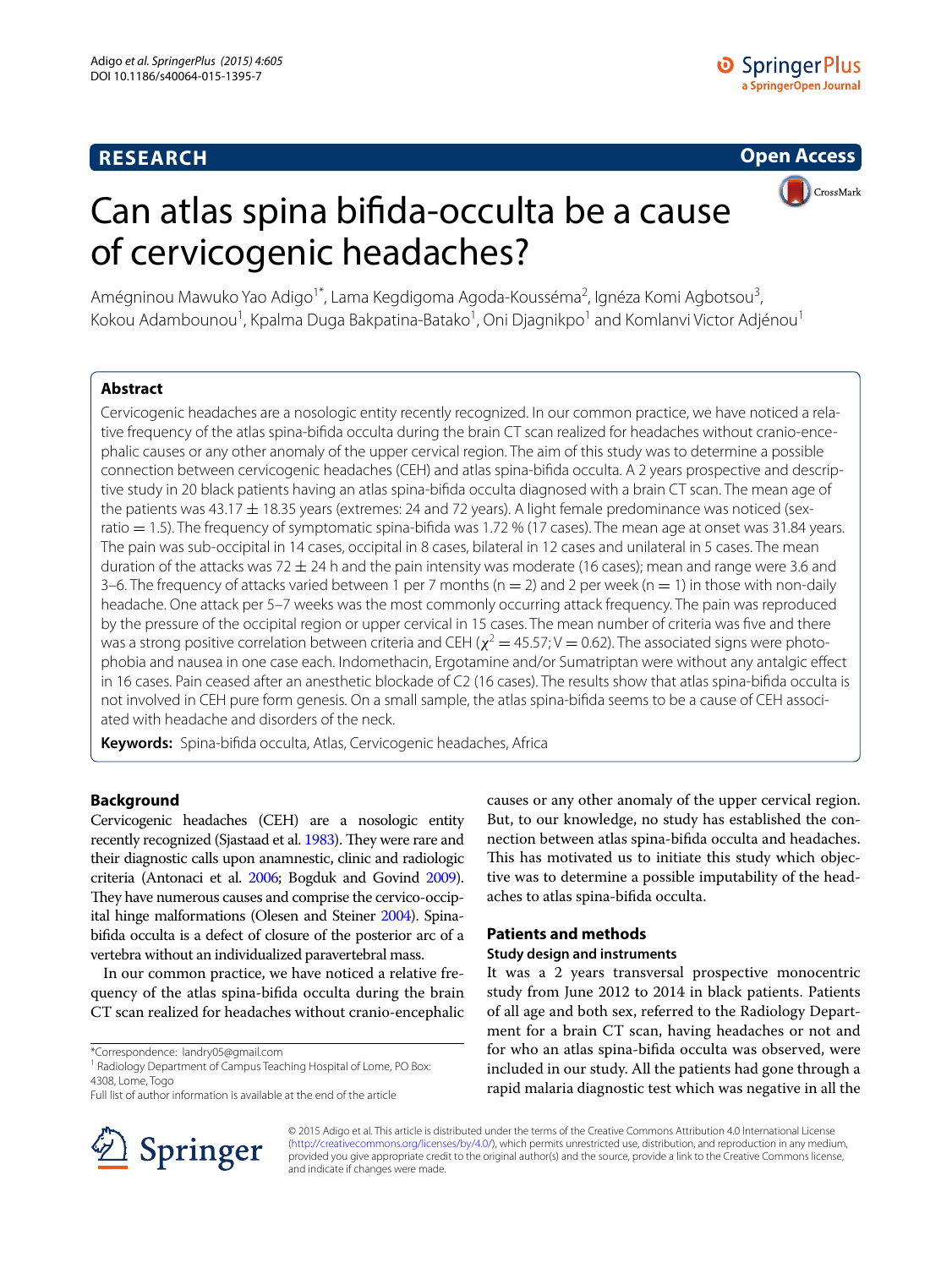cases. We used a General Electric scanner device (bright speed 16 barrettes). Helical acquisitions were made with and without contrast product. The analysis was made in parenchymatous and bone windows one after the other by two radiologists. There was no discordance and the two radiologists agreed on the normality of the brain CT scan and the upper cervical region except the presence of atlas spina-bifida occulta in all the cases.

We raised as starting hypothesis: can atlas spina-bifida occulta be a cause of CEH?

During the study, we called the patients who presented a spina-bifida to precise the characteristics of the pain according to CEH criteria (Antonaci and Sjaastad [2011](#page-4-4); Sjaastad [2008;](#page-4-5) Sjaastad and Bakketeig [2008](#page-4-6); Fredriksen et al. [2015](#page-4-7)) without anesthetic blockades. The external digital pressure is exerted with the thumb, at a 90° angle with the skin. Pain intensity was appreciated with the visual analog scale (VAS) and related by Fig. [1](#page-1-0) (Dixit



et al. [2013\)](#page-4-8). The correspondence between VAS level and pain's intensity was as follow: from 0 to 3 (low pain); from 3 to 5 (moderated pain); from 5 to 7 (intense pain) et >7 (extremely intense pain).

#### **Statistical analyses**

Qualitative data were treated with Microsoft Word 2007 and with Microsoft Excel 2007. Statistical analyses were performed using R Core Team ([2013](#page-4-9)). The results were tested by Fisher exact test,  $\chi^2$  test and Cramer V test. Every difference inferior to 0.05 was considered as significant.

# **Results**

#### **Patients' trends**

Nine hundred and ninety (990) patients were referred in the Radiology Department during the study period. Twenty patients have presented an atlas spina-bifida occulta, 17 were symptomatic, meaning 1.72 % of the brain CT scan realized. Figure [2](#page-1-1)a, b illustrate the scan aspect of an atlas spina-bifida occulta.

The mean age was  $43.17 \pm 18.35$  years with extremes from 24 to 72 years. A light female predominance came out from our study; the sex-ratio was 1.5. We found a notion of cervical trauma in 11 cases. Primary headache in personal or familial record was found only in 4 cases

<span id="page-1-1"></span><span id="page-1-0"></span>

**Fig. 2** Atlas spina-bifida. Bone windows CT axial cut (**a**) with reconstruction VR (**b**) of an atlas spina-bifida occulta in a patient suffering from head‑ ache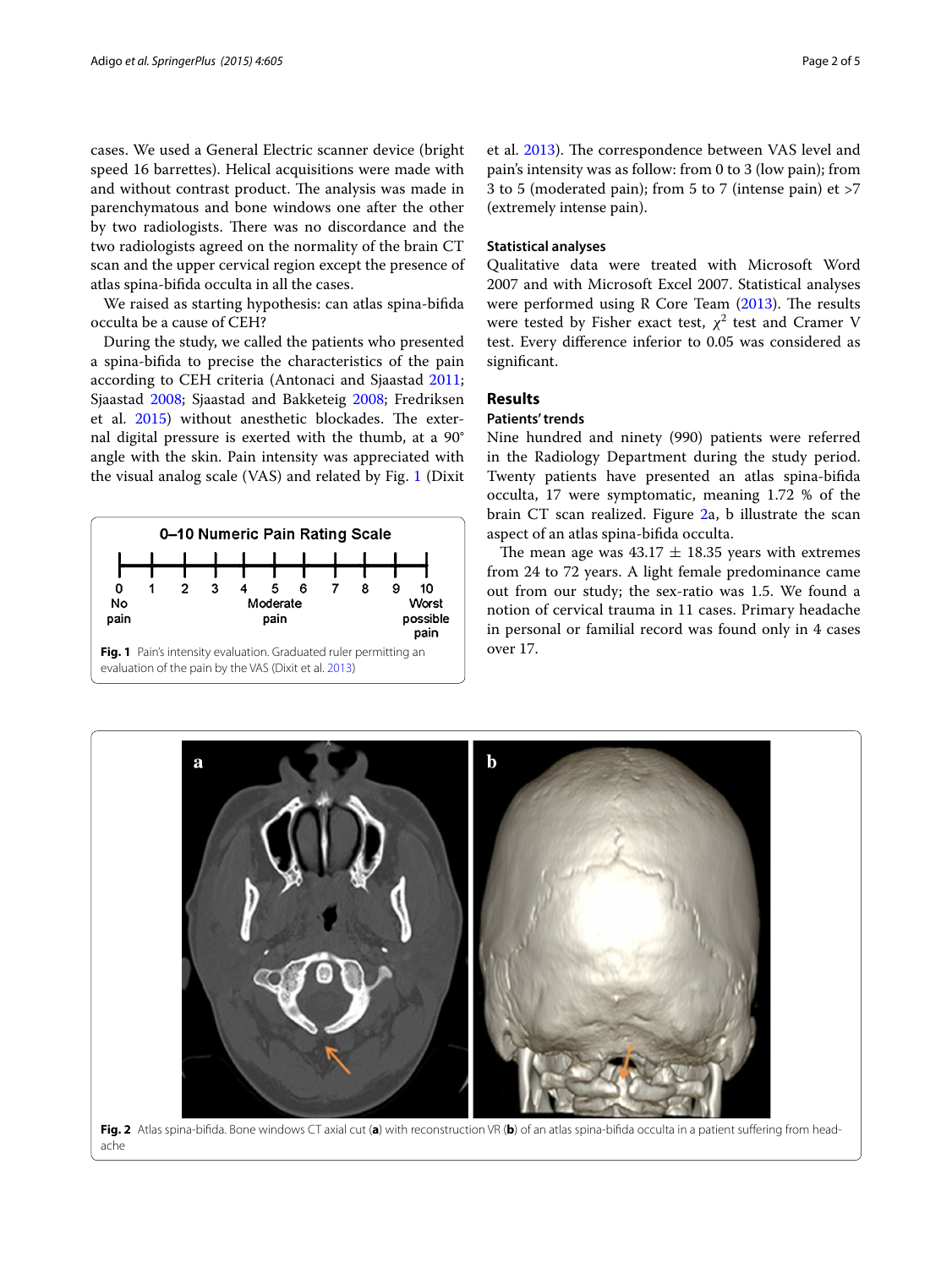## **Pain characteristics**

The pain characteristics according to CEH criteria are summarized in Table [1](#page-2-0). The difference according to the sex, the various parameters of the pain were statistically significant ( $p < 0.05$ ). The mean number of criteria was 5.29. There was a strong positive correlation between criteria and CEH ( $\chi^2$  = 45.57; V = 0.62).

The pain was: non-throbbing (16 cases), fluctuating (13 cases) and continuous (4 cases). It was sub-occipital (nape) in 14 cases over 17, occipital in 8 cases, unilateral in 5 cases and bilateral in 12 cases. The mean age (and range) at onset was  $31.84 \pm 7.35$  years (23–47 years). The duration of the attacks is summarized by Fig. [3](#page-2-1) (mean  $= 72 \pm 24$  h). The pain intensity was moderate (16 cases) or intense (1 case); mean (and range) was 3.6 (3–6). The frequency of attacks varied between 1 per 7 months ( $n = 2$ ) and 2 per week ( $n = 1$ ) in those with non-daily headache. One attack per 5–7 weeks was the most commonly occurring attack frequency.

<span id="page-2-0"></span>**Table 1 The pain characteristics according to cervicogenic headaches criteria**

|                                                         |               | Male (n) Female (n) Total (N) |    |
|---------------------------------------------------------|---------------|-------------------------------|----|
| I: Unilateral head pain, without side<br>shift          | ζ             | 2                             | 5  |
| II: Provocation, unphysiological neck<br>positions      | 6             | 8                             | 14 |
| III: Provocation, externally; neck/<br>occipital area   | 6             | 9                             | 15 |
| IV: Range of motion, neck; deficit*                     | 5             | 8                             | 13 |
| V: Shoulder pain, diffuse                               | $\mathcal{P}$ | 3                             | 5  |
| VI: Arm pain, diffuse                                   |               | ζ                             | 4  |
| VII: Pain, starting posteriorly—ending<br>up anteriorly | 7             | 10                            | 17 |

\* Those with 15° rotation deficit

<span id="page-2-1"></span>

The pressure of the occipital or upper cervical region reproduced the pain in 15 cases over 17 (Table [2](#page-2-2)). The trigging factors were: inclination of the nape (11 cases) and ante-flexion (14 cases). Cough (10 cases), sneezing (8 cases) and effort (10 cases) were the aggravating factors. The associated signs were photophobia and nausea in one case each. There was no phonophobia, vomiting or periorbital edema.

Indomethacin, Ergotamine and/or Sumatriptan were without any antalgic effect in 16 cases. Pain regressed after an anesthetic blockades of C2 (16 cases) and spontaneously for one case.

# **Discussion**

#### **Prevalence and patients' trends**

The prevalence of CEH was 1.72 % of the brain scanner performed during the study period. This result is lightly inferior to the one (2.2 %) found by Sjaastad and Bakketeig [\(2008\)](#page-4-6). The difference between both values could be explained by the fact that Sjaastad and Bakketeig ([2008](#page-4-6)) had studied various etiologies of CEH whereas we got focused on the relation between CEH and atlas spinabifida occulta.

The elements in favor are first of all age and sex. The symptoms started at the middle-age of  $31.84 \pm 7.35$  years. This result corroborates Sjaastad and Bakketeig ([2008](#page-4-6)); Haldeman and Dagenais [\(2001\)](#page-4-10) studies who have found a middle-age of 33–43 years. The female predominance observed (sex-ratio: 1.5) was evocative of the diagnostic. In the Vågå study (Sjaastad and Bakketeig [2008\)](#page-4-6), there seemed to be a certain male preponderance (female/male: 0.71). In a hospital-based series, however, a female preponderance (2.0–7.2) has been observed (Sjastaad et al. [1983](#page-4-0); Sjaastad and Fredriksen [2002](#page-4-11)). This marked variation has its explanation—a relatively mild CEH form, not leading to consultations, seems to prevail in the population at large. Those consulting physicians are mainly female. In the Vågå study, males, generally, and to a high degree those with CEH, tended to come for an appointment in the final phase. If the study had been interrupted

<span id="page-2-2"></span>

|  | Table 2 Hypersensitive areas of the neck |  |  |  |
|--|------------------------------------------|--|--|--|
|--|------------------------------------------|--|--|--|

|                                                                                               |   | Male (n) Female (n) Total (N) |   |
|-----------------------------------------------------------------------------------------------|---|-------------------------------|---|
| Groove behind mastoid process                                                                 | ζ | 4                             |   |
| <b>GON/MON</b>                                                                                |   | 4                             | 6 |
| Transverse processes, C4/C5                                                                   |   | $\mathcal{P}$                 | 4 |
| Tendon insertions, along bony ridge:<br>protuberantia occipitalis externa,<br>mastoid process | 4 | 5                             |   |
| Upper part sternocleidomastoid<br>musclea                                                     |   |                               |   |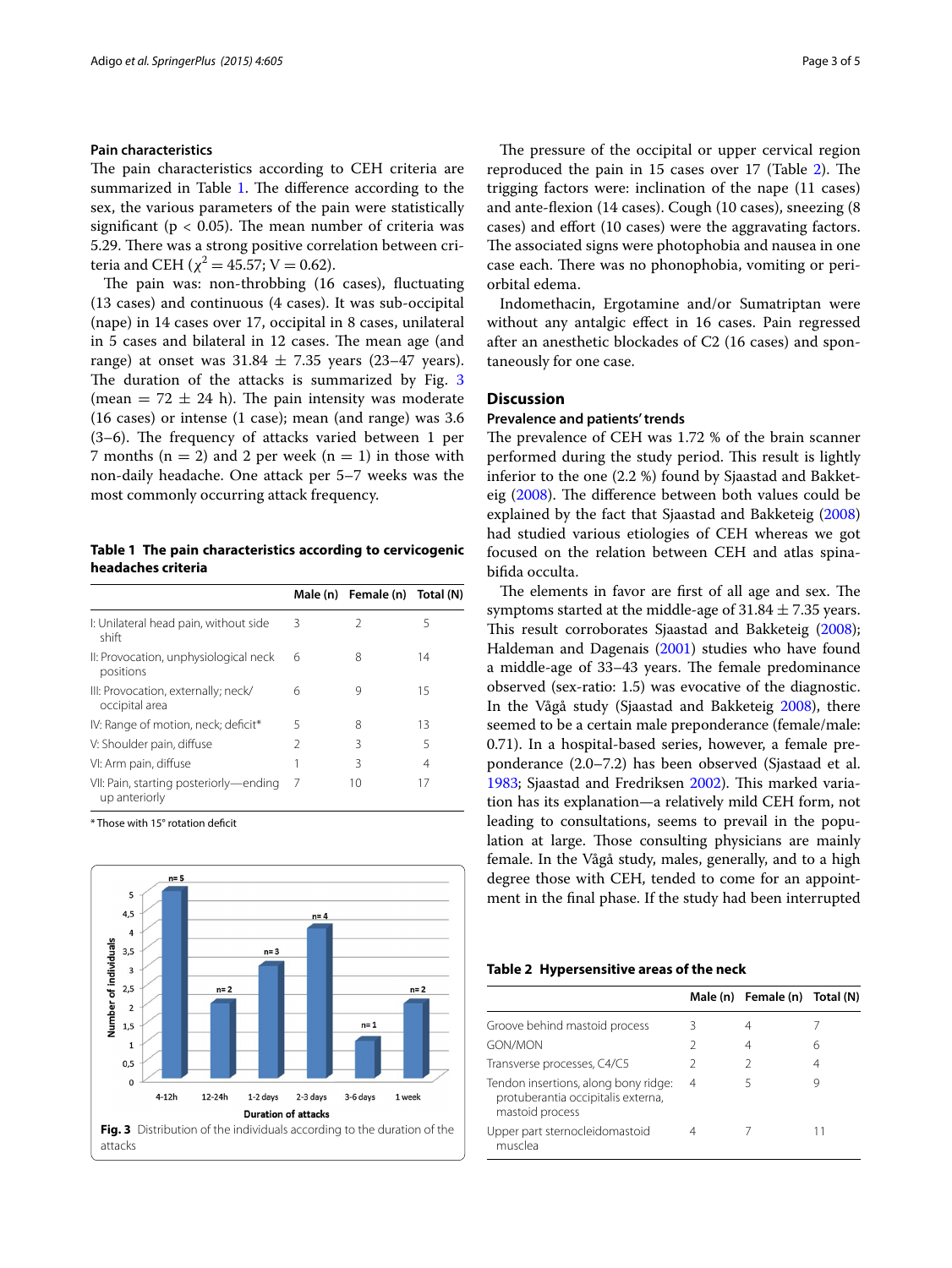at an earlier stage than at 88.6 %, there would have been a female preponderance also in the Vågå study (Sjaastad and Bakketeig [2008\)](#page-4-6). So, Sjaastad and Bakketeig ([2008](#page-4-6)) thought that the passage in the criteria describing the female sex as a characteristic trait should be deleted.

## **Pain characteristics**

#### *Arguments in favour of the cervicogenic origin*

Localization of initial pain was occipital (8/17 cases) and sub-occipital (14/17 cases) with a postero-anterior irradiation in all cases. In fact, the postero-anterior irradiation of the pain could be an important criterion in the diagnostic of CEH according to Fredriksen et al. [\(2015](#page-4-7)), International Headache Society (IHS) [\(2013\)](#page-4-12).

In the majority of the cases, the trigging factors as the inclination of the nape (11/17 cases), ante-flexion (14/17 cases) and the pressure of the occipital or upper cervical region (15/17 cases) were observed. They could allow eliminating in a certain extent a tension headache as an origin of those pains, according to IHS criteria (2013). Digital pressure (i.e., 3–4 kg) directly applied against certain neck structures seems to discriminate fairly well between patients and healthy individuals (Sjaastad and Bakketeig [2008](#page-4-6); Sjaastad et al. [2003\)](#page-4-13). A clearly positive test on the symptomatic side is a relatively strong signal for CEH. In the absence of a positive test, at this stage of development, it is hard to establish a CEH diagnosis.

Some elements of our study could allow eliminating migraine attack and tension headache (International Headache Society (IHS) [2013;](#page-4-12) Antonaci et al. [2006](#page-4-1)). Those elements were the absence of primary headache in personal or family record, nausea, vomiting and phono/ photophobia in the majority of the cases, and the tonality and quality of the headaches (Antonaci et al. [2006;](#page-4-1) Haldeman and Dagenais [2001\)](#page-4-10). To all this, we can add the absence of pain remission with Indomethacin, Ergotamin and/or Sumatriptan. Chronic paroxysmal hemicrania is easily distinguished from CEH by the following: its absolute response to moderate indomethacin dosages, its relatively short duration, its excessively severe attacks, and its marked autonomic signs (e.g., ipsilateral lacrimation and conjunctival injection) (Sjaastad and Dale [1976](#page-4-14)).

The mean duration of the attacks was  $72 \pm 24$  h and the pain intensity mean (and range) was 3.6 (3–6). These results corroborate the one found by Sjaastad and Bakketeig ([2008\)](#page-4-6) who found a duration superior to 72 h in 61 % of the cases. The mean intensity (and range) of the pain was equal to 3.8 (and 3–5) in Vågå study (Sjaastad and Bakketeig [2008\)](#page-4-6). This mean intensity is lower and bigger than what is observed in migraine without aura (4.2) and tension headaches (3.1); respectively (Sjaastad and Bakketeig [2008\)](#page-4-6). Pain was chronic in all our patients

such as in the "Core" group of Sjaastad and Bakketeig ([2008\)](#page-4-6).

The mean number of criteria was five and there was a strong positive correlation between criteria and CEH  $(\chi^2 = 45.57; V = 0.62)$ . This mean number of criteria was inferior to Sjaastad and Bakketeig [\(2008](#page-4-6)) who found six (6). According to Fredriksen et al. ([2015](#page-4-7)), the five items of IHS (three criteria and two comments) can permit the diagnosis of CEH. Among those five items was the unilaterality of the pain which was the first criterion. This strong correlation coefficient of Cramer shows that there exists a cervicogenic factor in headache genesis in our patients.

The anesthetic blockades of C2 aims diagnostic and therapeutic. It could be a major criterion in the diagnostic of the CEH (Sjastaad et al. [1983](#page-4-0); Sjaastad and Bakketeig [2008;](#page-4-6) Fredriksen et al. [2015;](#page-4-7) Haldeman and Dagenais [2001](#page-4-10); International Headache Society (IHS) [2013](#page-4-12); Antonaci et al. [2006\)](#page-4-1). In our study, the quasi-totality of the patients (16/17 cases) had a pain remission after anesthetic blockades of C2. However, the confirmation by anesthetic blockade of C2 or of the greater occipital nerve does not seem specific and are not obligatory in routine work. In fact, Caputi and Firetto ([1997\)](#page-4-15) report a significant improvement of 85 % of 23 patients suffering from migraine by anesthetic blockades of the greater occipital nerve.

#### *Arguments in disfavor of the cervicogenic origin*

Regarding all these arguments evocating a cervicogenic origin of secondary headaches to an atlas spina-bifida occulta, the first unfavorable element was the bilaterality of the pain in the majority of the cases (12/17 cases). In fact, many authors sustain the unilaterality of the pain in the CEH (Sjaastad and Bakketeig [2008](#page-4-6); Fredriksen et al. [2015](#page-4-7); International Headache Society (IHS) [2013](#page-4-12); Antonaci et al. [2006](#page-4-1); Caputi and Firetto [1997](#page-4-15); Antonaci et al. [2001\)](#page-4-16). Therefore, the frequent bilaterality of the headaches cannot be attributed to a cervicogenic origin and this despite the aggravating circumstances and the positivity of the anesthetic blockade of C2. In the Vågå study, cases presenting with <6 criteria and  $\geq$ 4 criteria were also grouped together; varying criteria combinations were considered as acceptable evidence for CEH, but unilaterality would still be a demand (Sjaastad and Bakketeig [2008](#page-4-6)). The great majority of bilaterality found in our study, despite the strong correlation between the criteria and CEH, suggest the existence of another associated factor.

The second argument in disfavor is the small number of diffuse pain of the shoulder and the arm, mean respectively in 4 and 5 cases. Those values are clearly inferior to those observed by Sjaastad and Bakketeig [\(2008\)](#page-4-6) who